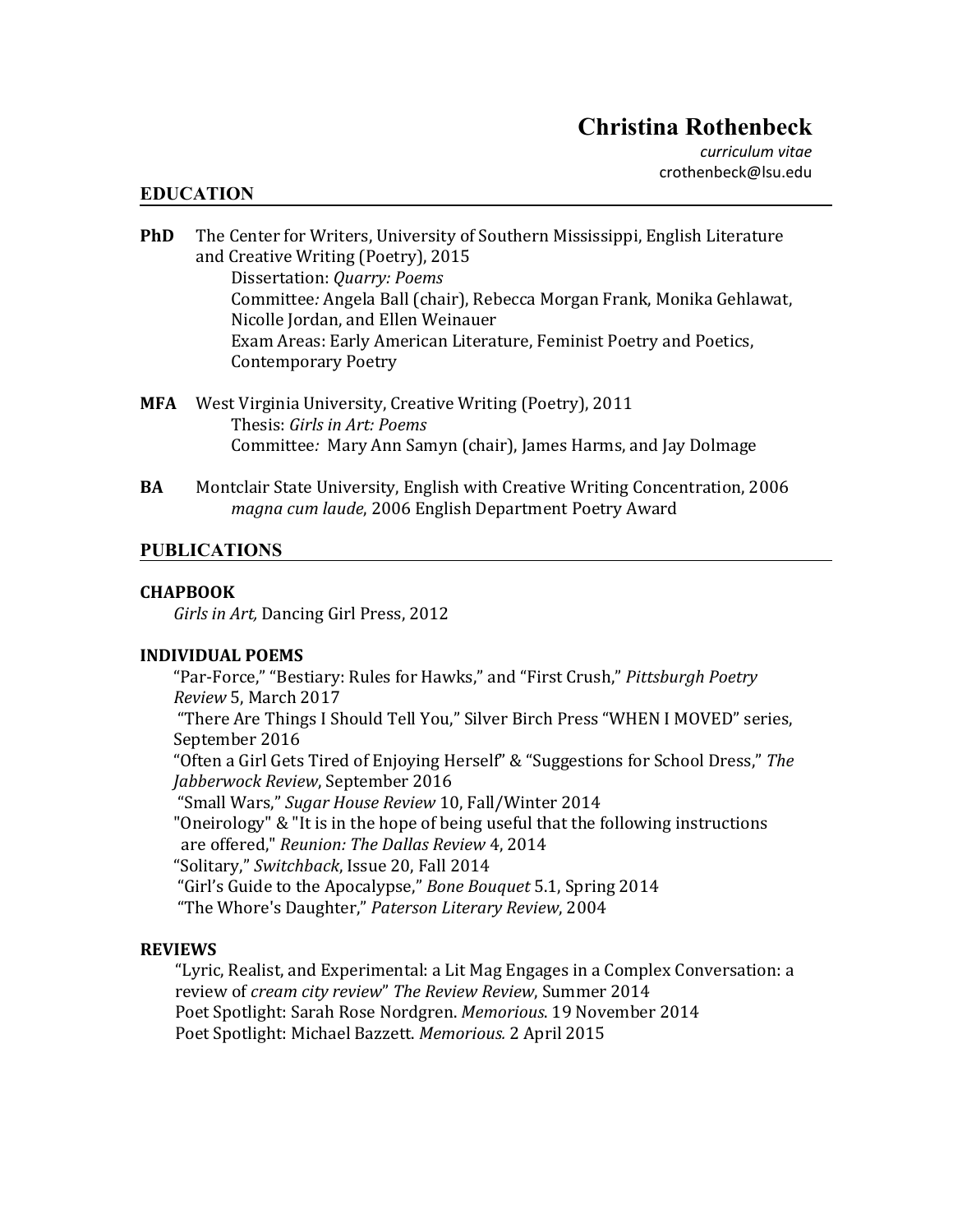## **TEACHING EXPERIENCE**

Instructor, Louisiana State University **English 1001:** Composition I **English 2000:** Composition II **English 2027:** Introduction to Poetry **English 2270:** Major American Authors: "Chasing the American Myth." **English 2593:** Introduction to Images of Women: "Literary Bad Girls." Graduate Instructor, The University of Southern Mississippi, 2011-2014 **ENG 099-Expanded Composition Studio:** A workshop course for basic writers, taught in conjunction with ENG 100 **ENG 100-Expanded**: A year-long basic composition course. Blackboard technology component **ENG 101 Argument and Analysis:** Composition I **ENG 102 Composition and Research**: Composition II **ENG 203 World Literature**: World Literature survey course **ENG 333 Writing in Professional and Public Contexts**: Online business and professional writing course taught via Blackboard platform

Graduate Instructor, West Virginia University, 2008-2011 **ENG 101:** Composition and Rhetoric I **ENG 102:** Composition and Rhetoric II

**ENG 418, Graduate Mentor:** Capstone course in poetry, fiction, and creative nonfiction, team-taught by creative writing faculty and graduate mentors

# **COMMUNITY TEACHING EXPERIENCE**

National Writing Project, West Virginia University **Young Writer's Holiday, Instructor.** Middle-school poetry instructor for weeklong, full-day summer program. Summer 2011

Paterson YMCA, NJAfter3

**Poetry Instructor:** Taught creative workshops as part of an after-school program for at-risk urban middle school children in Paterson, NJ. 2005-2006

Lower Shore Family YMCA

**Tutor:** Tutored at-risk rural middle school children in Pocomoke and Princess Anne, MD. Instituted recreational reading program and solicited book donations from Penguin Publishing. 1999-2000

**Poetry Instructor:** Taught a weekly poetry workshop for teens and adults

Americorps, Partners for Adolescents of the Lower Eastern Shore (PALS) **Creative Writing Instructor:** Taught creative writing for grades 2-8 through the Salvation Army's summer enrichment program. Summer 1999. **Tutor:** Working through the Salvation Army & YMCA programs, tutored at-risk middle-school children in Pocomoke, and Salisbury, MD. 1998-1999.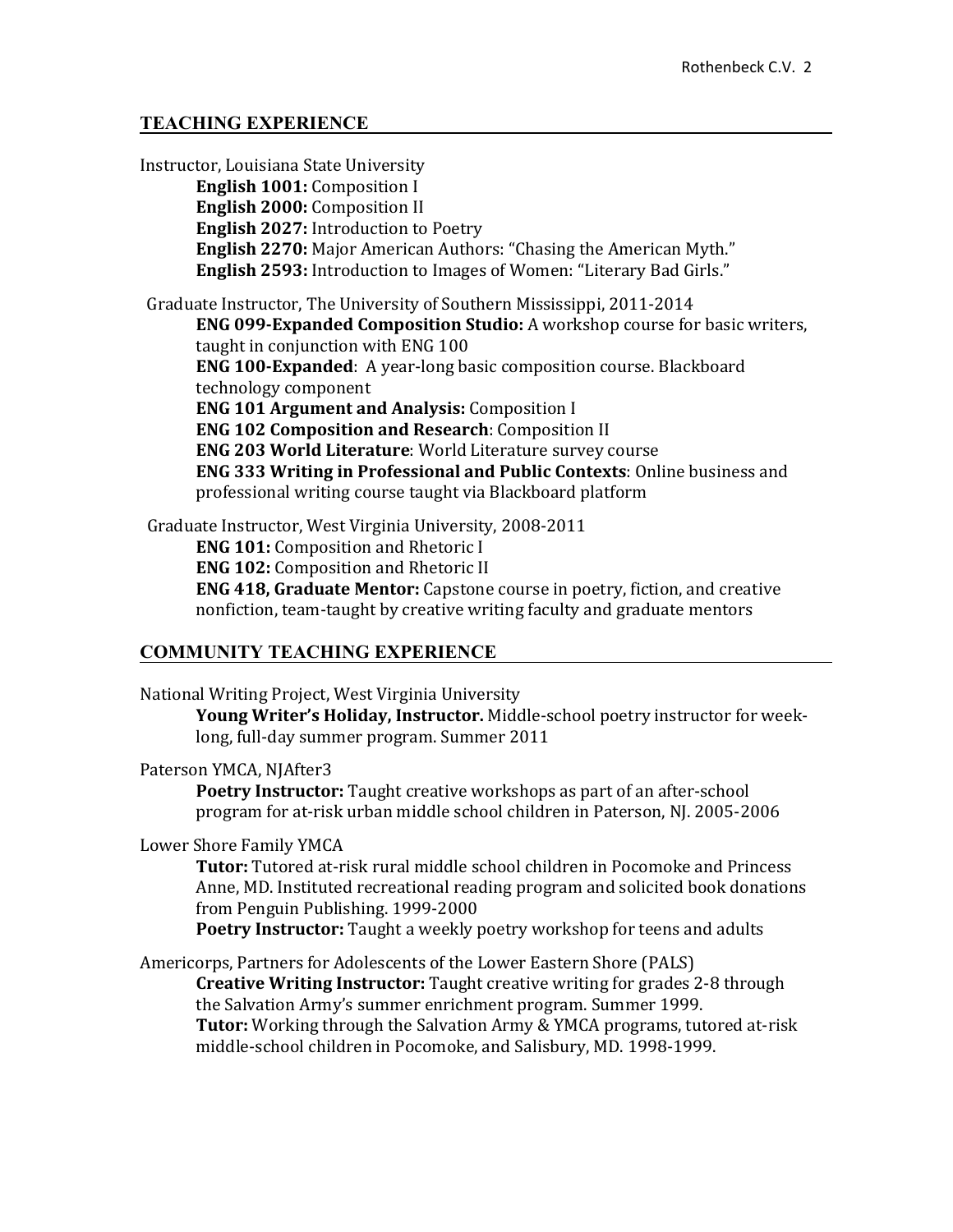# **ADMININSTRATIVE, TUTORING & WRITING CENTER EXPERIENCE**

LSU Cox Communications Academic Center for Student-Athletes, Louisiana State University, 2017-present

**Strategy and Content Tutor:** I work with student-athletes to build study, notetaking and time management skills in both writing and non-writing courses.

McNair Scholars Program, University of Southern Mississippi, 2014-2015 **Graduate Assistant:** I served as a mentor to upper-level undergraduate students from underrepresented populations. I assisted McNair scholars with extended research projects and presentations and in researching and applying to graduate programs, and I taught a GRE preparation course. I also recruited new McNair scholars.

University of Southern Mississippi Composition Program, 2013-2014

**Assistant to Director of Composition:** I led lectures during summer practicum and mentored graduate student instructors during both summer and academic teaching practicum, including performing classroom observations of all first year instructors. I also organized programmatic assessment, analyzed assessment data and programmatic data for the Expanded Composition program, performed research for grant proposals, served on textbook selection committees, and participated in curriculum development, including writing standard syllabi for graduate instructors.

**Writing Studio Coordinator:** I maintained schedules and equipment for the English Department's computer lab classroom.

Pearson, Smarthinking.com*,* 2012-2015

**E-structor:** I served as an online tutor in Pearson's Smarthinking Online Writing Lab. In asynchronous tutoring sessions, I commented on essays in ways that encouraged global revision and consideration of audience and rhetorical situation, tailored to students' specific revision needs.

### **EDITORIAL EXPERIENCE**

**Editor**, *Product Magazine*, 2014 **Reader**, *Mississippi Review*, 2014

### **ACADEMIC SERVICE**

**Grade Appeals Committee**, University Writing Program, Louisiana State University, 2016-present

**Faculty Development Committee,** University Writing Program, Louisiana State University, 2015-17

**Textbook Selection Committee**, Composition Program, The University of Southern Mississippi, 2013

**Programmatic Assessment Committee**, Composition Program, The University of Southern Mississippi, 2012, 2013, 2014